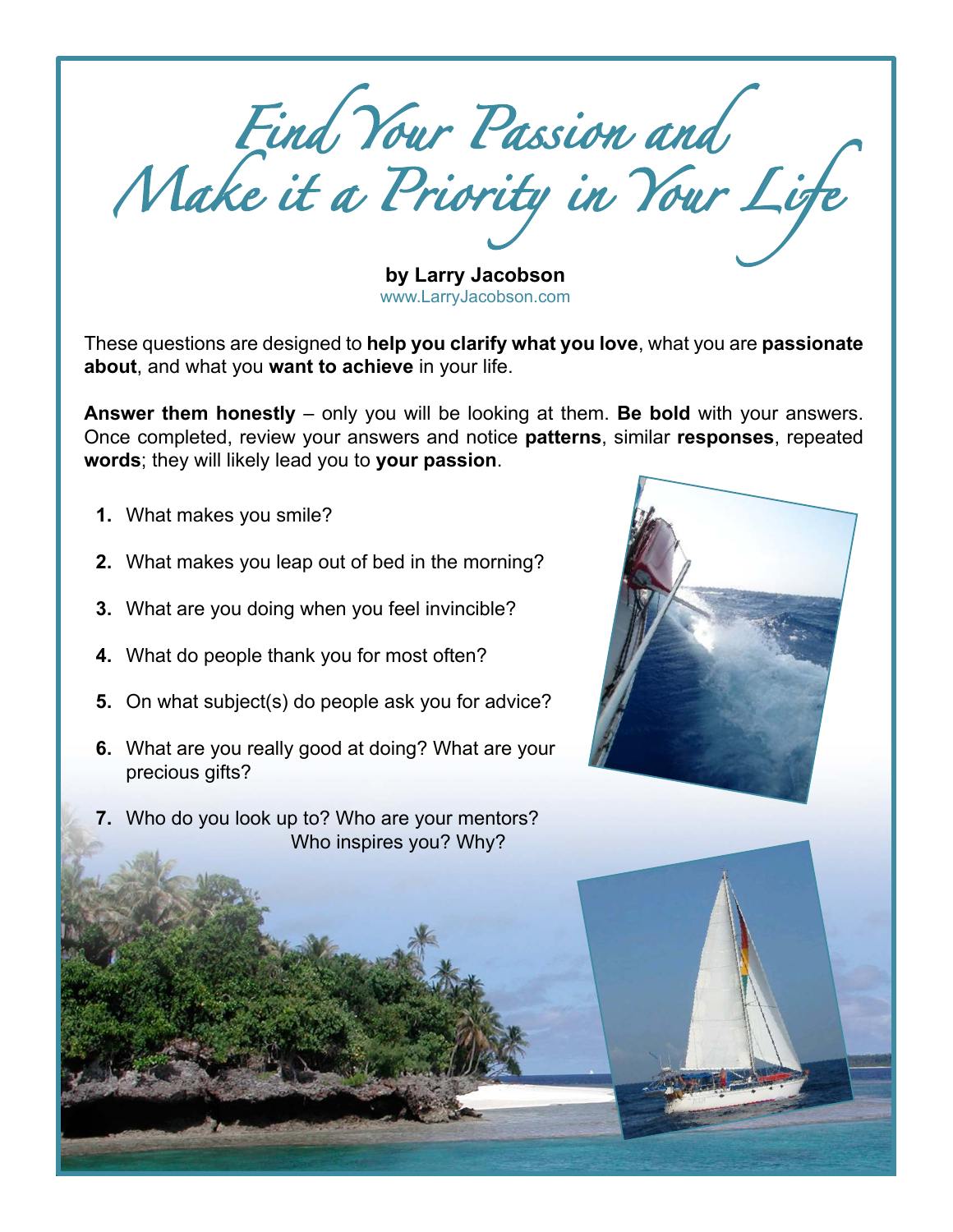- **8.** When was the last time you over-delivered on something? What was it, and why did you work so hard?
- **9.** When was the last time you were in a state of flow, in the zone and totally lost track of time? What were you doing?
- **10.** Imagine that you won the lottery. How will you spend tomorrow?
- **11.** What would you do if you knew you could not fail?
- **12.** What topics do you find yourself continuously arguing or defending with others?
- **13.** What are you most afraid of for the next generation, whether you have kids or not?
- **14.** What do you love helping people with? How do you most commonly help others?
- **15.** What's your favorite section in the bookstore? What's the first magazine you pick up at the newsstand?
- **16.** When was the last time you couldn't sleep because you were so excited about what you were working on?
- **17.** If you trusted that your art (your creativity) would support your life financially, how would you live? Richly, sparsely, where?



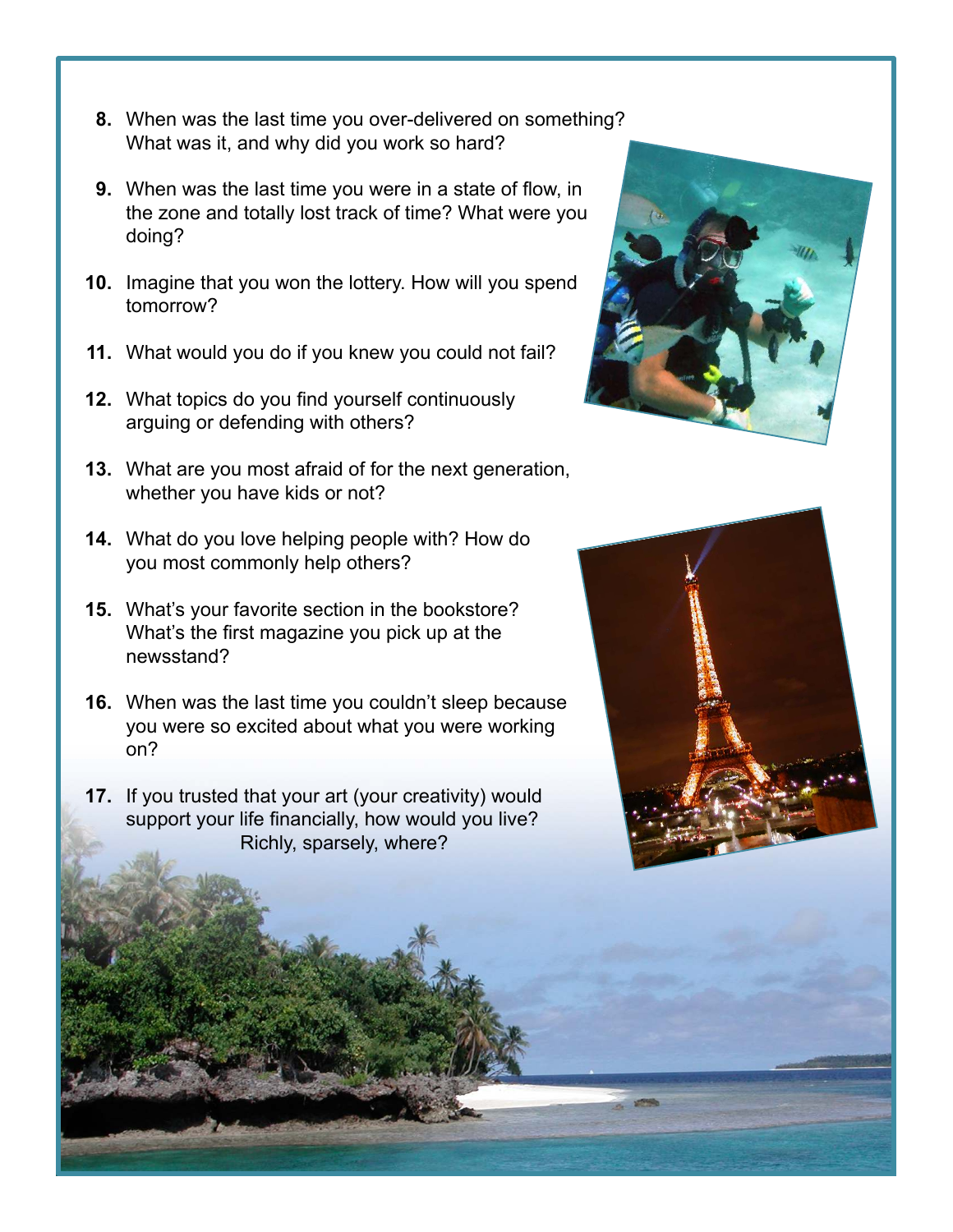- **18.** Of all your current work roles, what would you gladly do for free?
- **19.** If you were able to attend your own funeral, what would you want to hear people say?
- **20.** What do you want to be remembered for what mark do you want to have put on the world?
- **21.** What do your friends always tell you you'd be good at, that you should do for a living (i.e. "he'd make a great...")? If you don't remember, ask them.
- **22.** What are you naturally curious about?
- **23.** When you have a free hour to surf the Internet, what do you explore?
- **24.** Think back to when you were 5 or 10 years old. What did you want to be when you grew up? Anything goes. What skills and metaphors do these represent (i.e. pilot may be a symbol for exploration)?
- **25.** If you could write a book to help the world that is guaranteed to be a best seller, what would the title be? What's it about?
- **26.** What careers do you dream about? What jobs do others have that you wish were yours?